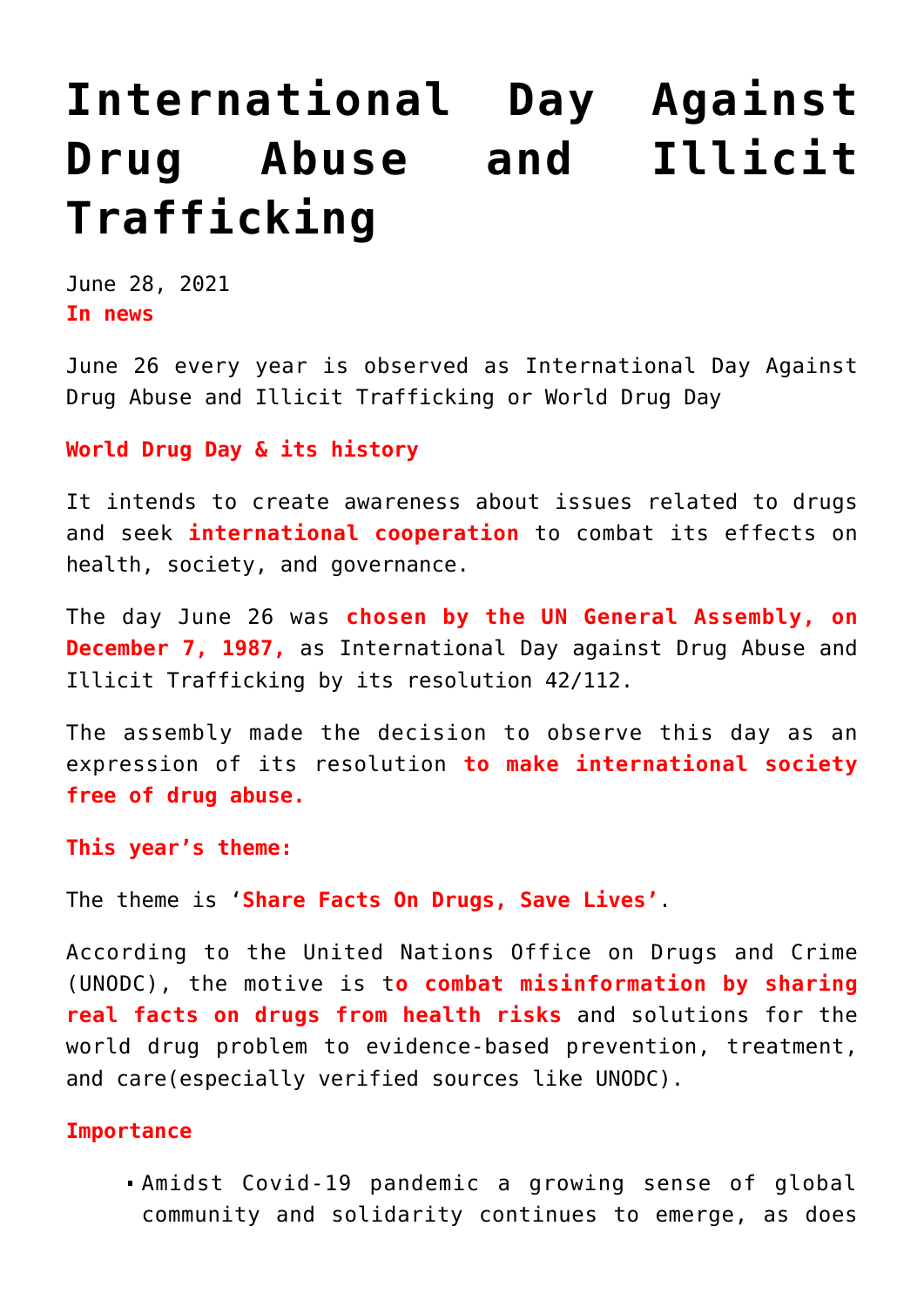the need to ensure health care for all.

World Drug Day is a day to share research findings, evidence-based data and life-saving facts, and to continue tapping into a shared spirit of solidarity.

## **A website for Nasha Mukt Bharat Abhiyaan(NMBA)**

- The Ministry of Social Justice & Empowerment launched a website for NMBA on the occasion of World Drug Day .
- The website provides detailed information about the Abhiyaan and its activities, give glimpses through the Photo & video gallery.
- It also provides IEC resource material and information on the institutions set up by the Ministry with the aim of Drug Demand reduction.
- The Ministry of Social Justice & Empowerment, which is the nodal ministry for Drug Demand Reduction, implements various programmes for drug abuse prevention across the country.
- 272 high burden districts were selected under NMBA.
- Under the campaign, nearly 8000 youth volunteers have been going door to door and canvassing against substance abuse.
- The '**Nasha Mukt Bharat Abhiyaan' or a 'Drugs-Free India Campaign' was flagged off on 15th August 2020 across 272 districts of the country.**
- The focal points of the Campaign are preventive, mass education and sensitization, capacity building of service providers, positive partnership with educational institutions, and augmentation of treatment, rehabilitation and counselling facilities.

## **Fact sheet on drug users in India**

- There are more than 60 million drug users in the country of which a large number of users are in the age group of 10-17 years.
- There are more than 500 voluntary organizations across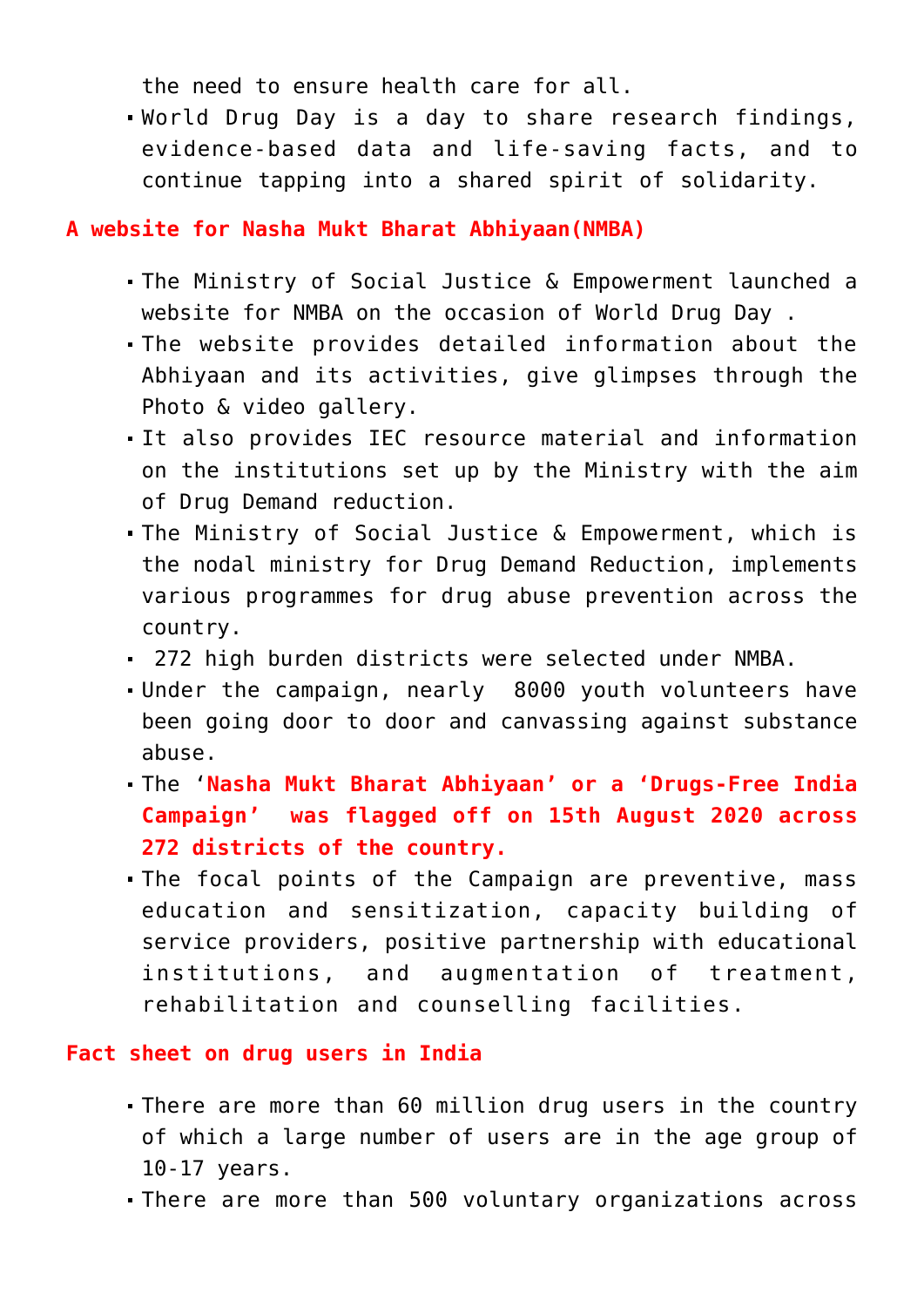the country, which are assisted financially under the NAPDDR scheme of the Ministry.

These NGOs have been actively involved in the implementation of the drug-free India campaign.

### **World Drug Report 2021 of UNODC**

- The report provides a global overview of the supply and demand of opiates, cocaine, cannabis, amphetamine-type stimulants and new psychoactive substances (NPS), as well as their impact on health, taking into account the possible effects of the COVID-19 pandemic.
- COVID-19 has triggered innovation and adaptation in drug prevention and treatment services through more flexible models of service delivery.
- As per the report, around 275 million people used drugs worldwide in the last year of unprecedented upheaval caused by the COVID-19 pandemic, up by 22 per cent from 2010.
- Between 2010-2019 the number of people using drugs increased by 22 per cent, owing in part to global population growth.
- Based on demographic changes alone, current projections suggest an 11 per cent rise in the number of people who use drugs globally by 2030 and a marked increase of 40 per cent in Africa, due to its rapidly growing and young population.
- It reveals that cannabis potency has quadrupled in some parts of the world over the last two decades, while the percentage of adolescents who perceived the drug as harmful fell by as much as 40 per cent.
- This development came despite evidence that cannabis use is associated with a variety of health and other harms, especially among regular long-term users.
- Social impact:The Covid-19 crisis has pushed more than 100 million people into extreme poverty, and has greatly exacerbated unemployment and inequalities, as the world